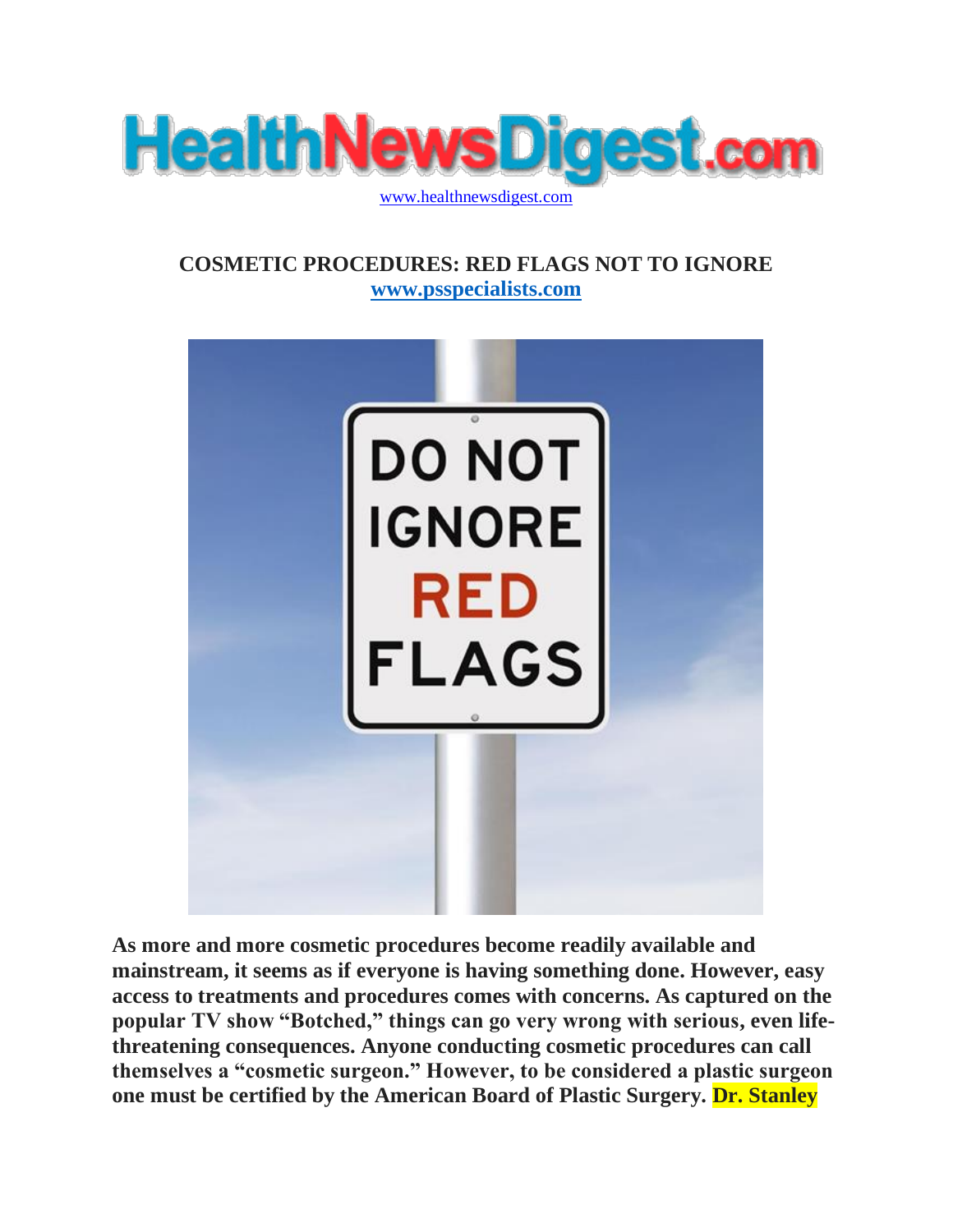**Poulos, a Board-Certified San Francisco area Plastic Surgeon offers the following red flags not to ignore when selecting a plastic surgeon, dermatologist, aesthetician or anyone else you plan to trust your body with.**

#### **1. They offer discount coupons.**

**Discount coupons make sense if you're looking for a haircut or a massage, not for plastic surgery. "Don't bargain shop when it comes to something serious like surgery. You want to make sure you research the average prices and if something seems too steep of a discount, beware;" Dr. Poulos says.**

### **2. The surgeon is not Board-Certified.**

**Look for credentials, someone who is Board-Certified in plastic surgery by the American Board of Plastic Surgery. If they are they usually have this credential prominently visible in their office and on their website. This means the surgeon has had at least six years of surgical training with two or three years devoted specifically to plastic surgery, has passed rigorous oral and written examinations and has demonstrated safe and ethical surgical practice.**

### **3. They make lofty promises.**

**Dr. Poulos states that, "Any surgeon that promises to make you look like a celebrity or says he can make you look 30 years younger, is over-promising. A skilled surgeon knows the potential and limitations of surgery and will be clear about this from the start. A good surgeon will want you to look like an improved version of you, not someone else."**

### **4. The surgeon's operating facility is not accredited.**

**Often plastic surgery is performed in an ambulatory care center or the surgeon's office-based surgical facility. "Either way, "you want to make sure the facility is properly accredited. Accreditation ensures that strict standards are met for proper equipment, safety, surgeon credentials and staffing," stresses Dr. Poulos.**

### **5. They try to "up-sell" potential patients.**

**An initial consultation with a plastic surgeon should be a collaborative effort in which doctor and patient come to an agreement about which course of treatment is best. It's reasonable for the surgeon to suggest alternative approaches, but that it's worrisome if he/she uses high-pressure tactics. "Your surgeon may suggest consideration of more or different procedures than your initial request but should have sound reasons why this is his/her advice," says Dr. Poulos.**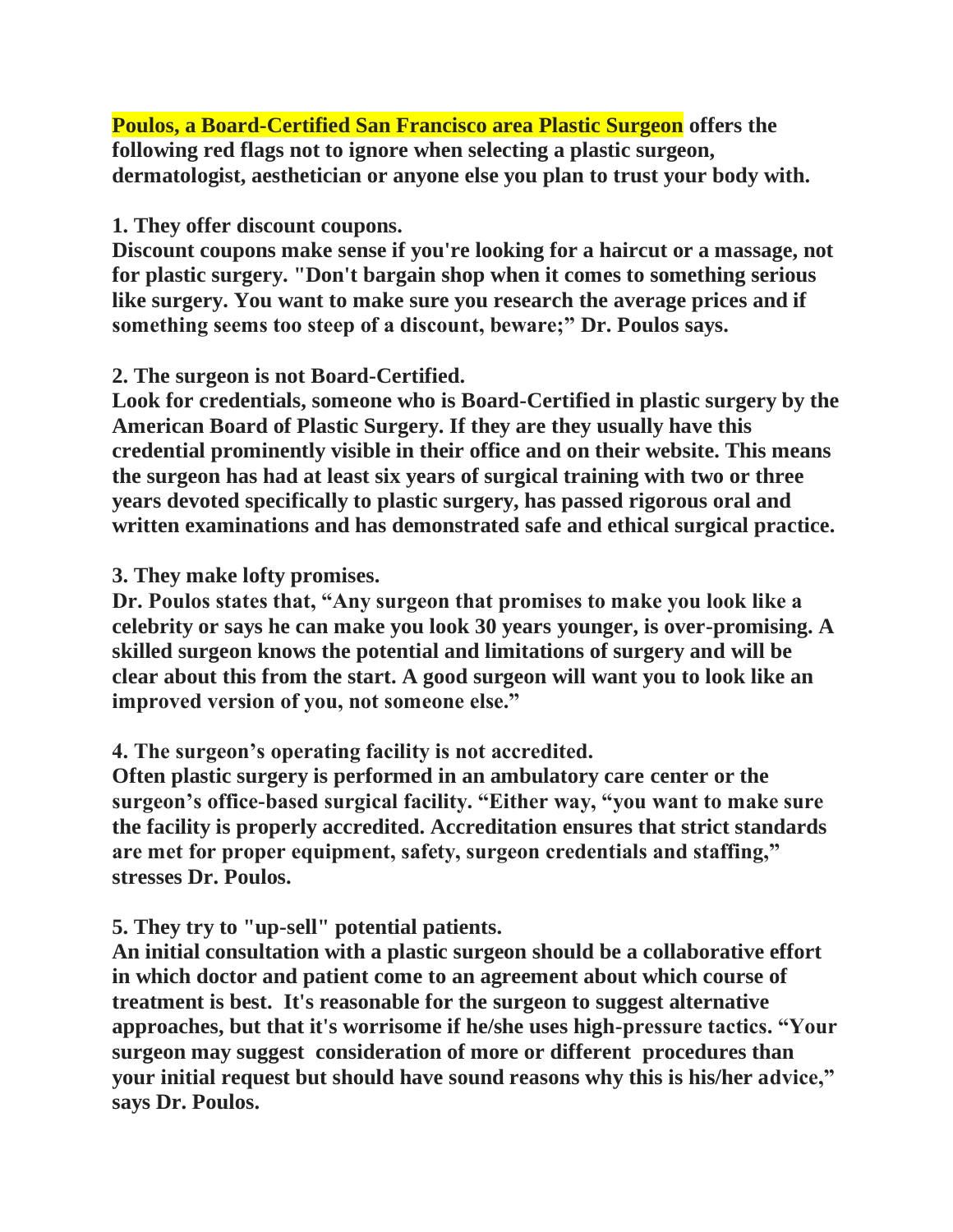**6. The consultation is short and lacks professionalism.**

**The first visit with a plastic surgeon must be a thorough, get-to-know-you session in which both patient and doctor determine if they can work together. Also trust how the overall consultation experience feels to you. Is the staff friendly and welcoming? Was your phone call handled professionally? Did they follow through on getting your promised information? Are they clear about all costs and how the procedure will go?**

**7. They've been censured or sued several times.**

**"Just because a surgeon has faced a malpractice lawsuit doesn't mean they are incompetent. In today's medical climate, even first-rate surgeons are sometimes sued. However, "be wary of a surgeon who has been sued more than a few times or have been censured by the state medical board," says Poulos.**

**8. They don't provide before and after photos. If you're interested in a procedure, you should see what the physician can do for you. One of the best ways to see the quality of work is to view before and after photos of their actual patients. If they won't show you any, they may not have enough experience, or success in that particular procedure.**

**9. When to Consider a Different Aesthetic Surgeon**

**Dr. Poulos says that "searching for a cosmetic surgeon is more manageable when you use a clearly defined system to make the choice. Consider all options and weigh them cautiously. If you're consulting with a cosmetic surgeon and any of the above red-flags come up, consider looking for a different surgeon."**

# **About Dr. Stanley Poulos**

Dr. Poulos specializes in cosmetic breast surgery and body contouring procedures. He helped pioneer the quick lift facial rejuvenation surgery in California, and is recognized as one of the leading plastic surgeons in Marin County and the entire San Francisco Bay area. Dr. Poulos and Plastic Surgery Specialists have extensive experience in body contour procedures.